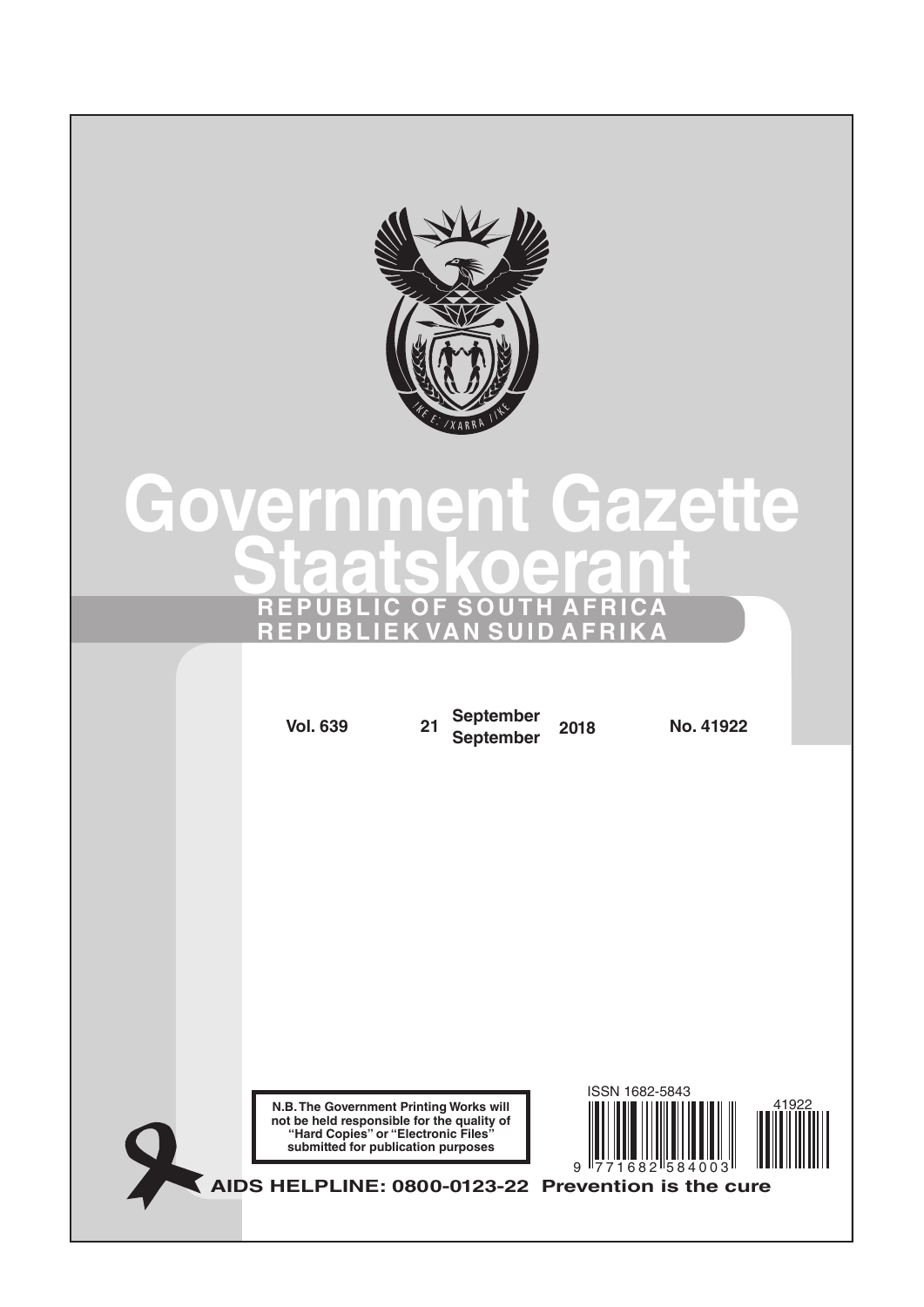This gazette is also available free online at **www.gpwonline.co.za**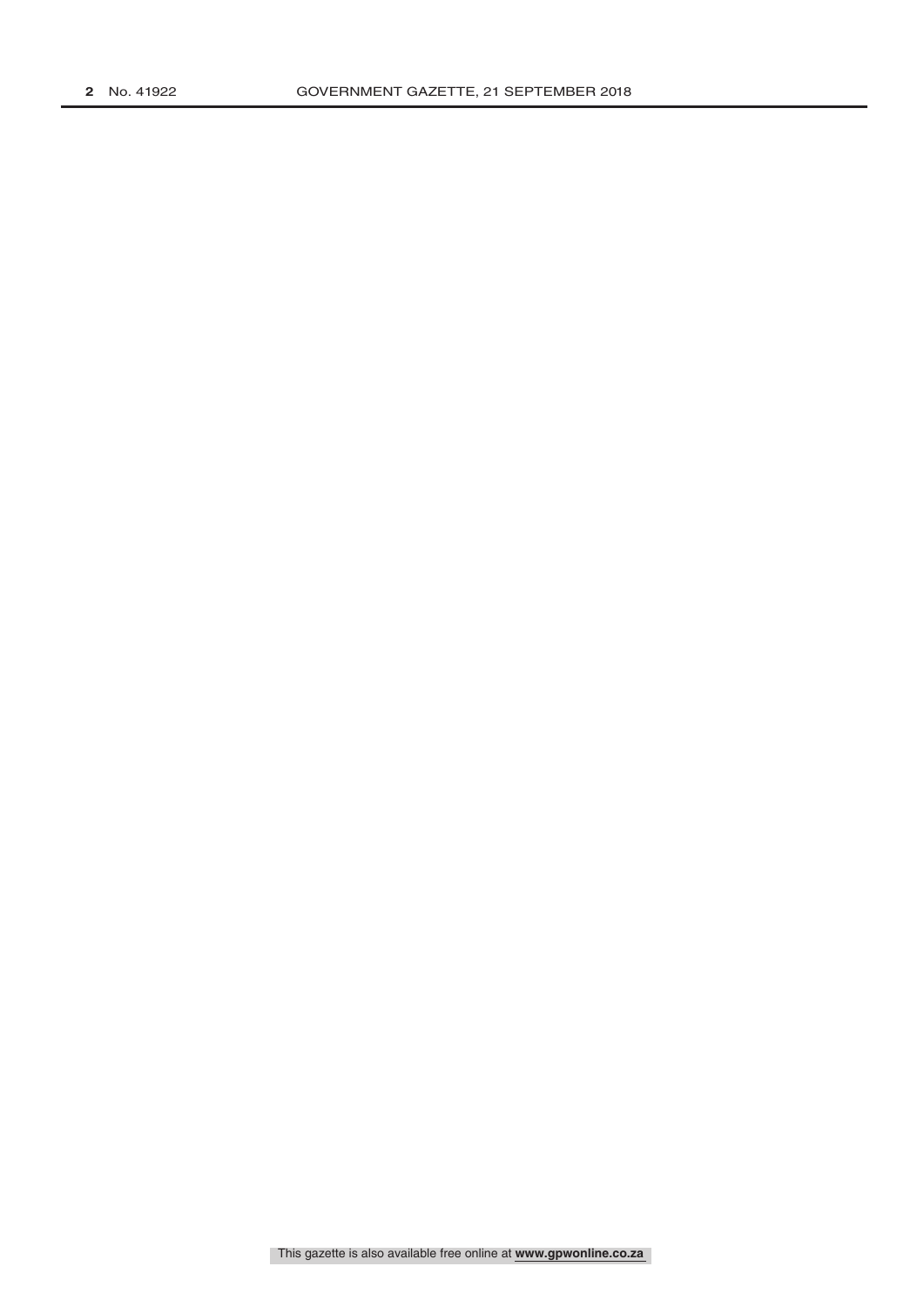# **IMPORTANT NOTICE:**

**The GovernmenT PrinTinG Works Will noT be held resPonsible for any errors ThaT miGhT occur due To The submission of incomPleTe / incorrecT / illeGible coPy.**

**no fuTure queries Will be handled in connecTion WiTh The above.**

## **Contents**

|     |                                                | Gazette | Page |
|-----|------------------------------------------------|---------|------|
| No. |                                                | No.     | No.  |
|     | GOVERNMENT NOTICES • GOEWERMENTSKENNISGEWINGS  |         |      |
|     | Labour, Department of/ Arbeid, Departement van |         |      |
| 992 |                                                | 41922   |      |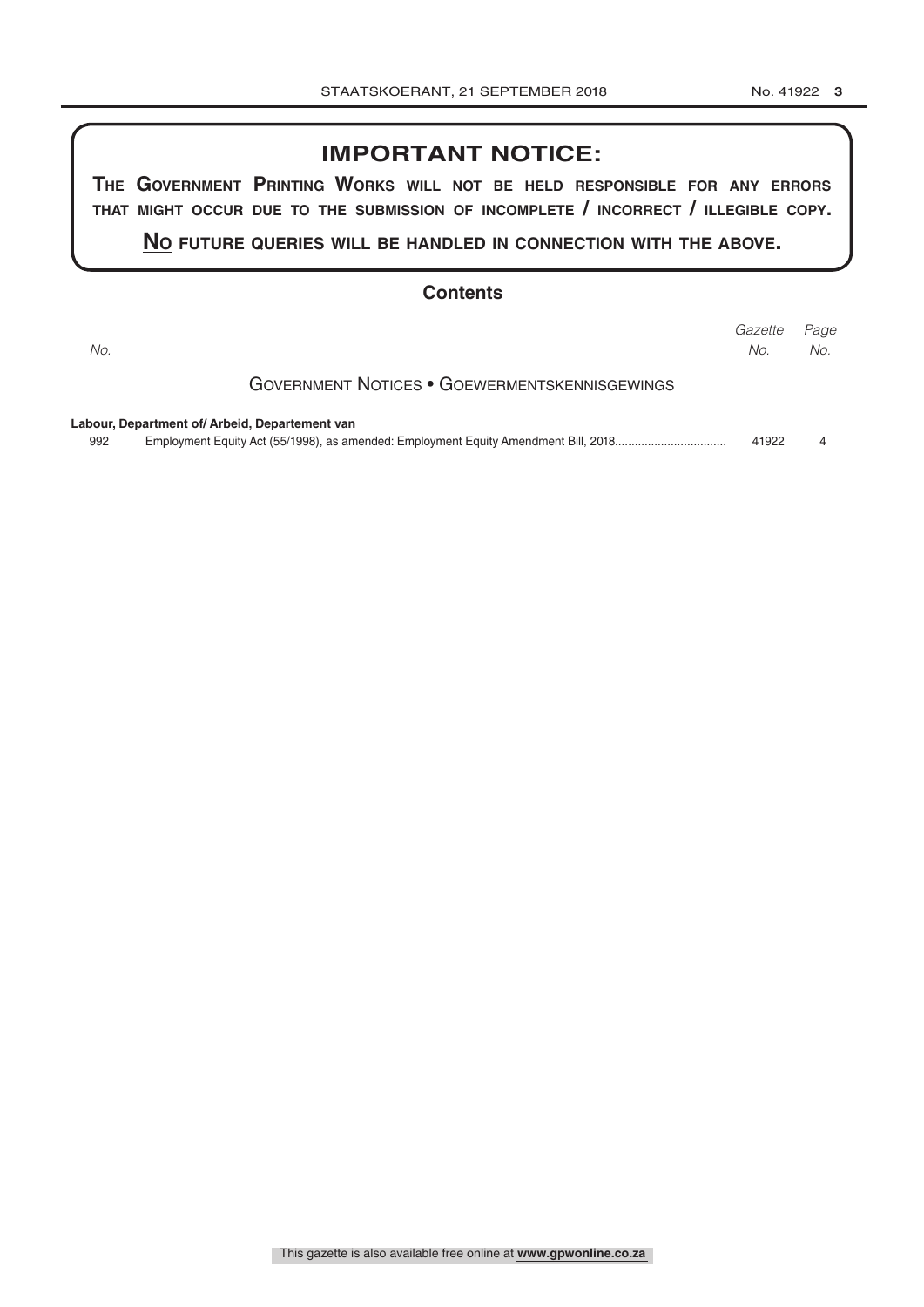# Government Notices • Goewermentskennisgewings

## **DEPARTMENT OF LABOUR**

**NO. 992 21 SEPTEMBER 2018**

PUBLICATION OF THE EMPLOYMENT EQUITY AMENDMENT BILL, 2018 (herein referred as EE Amendment Bill, 2018) **FOR PUBLIC COMMENT** 

I, Mildred Nelisiwe Oliphant, Minister of Labour, hereby publish the proposed amendments in the Employment Equity Amendment Bill, 2018 for public comment.

Interested and affected parties are hereby invited to submit written representations on the proposed amendments in the Employment Equity Amendment Bill, 2018 The aforesaid representations must be marked for the attention of Mr Niresh Singh or Mr Innocent Makwarela and hand delivered, sent by registered post or emailed, within 60 days of publication of this notice to the following addresses:

| Laboria House            | OR | Private Bag X117 |
|--------------------------|----|------------------|
| 215 Francis Baard Street |    | Pretoria         |
| Pretoria                 |    | 0001             |

0001

 $\mathsf{hour}.\mathsf{qov}.z$ a or innocent.makwarela@labour.gov.za A copy of the Employment Equity Amendment Bill, 2018 is attached hereto.

B. Bu aut

**MILDRED OLIPHANT, MP MINISTER OF LABOUR** 

DATE:  $1209$   $308$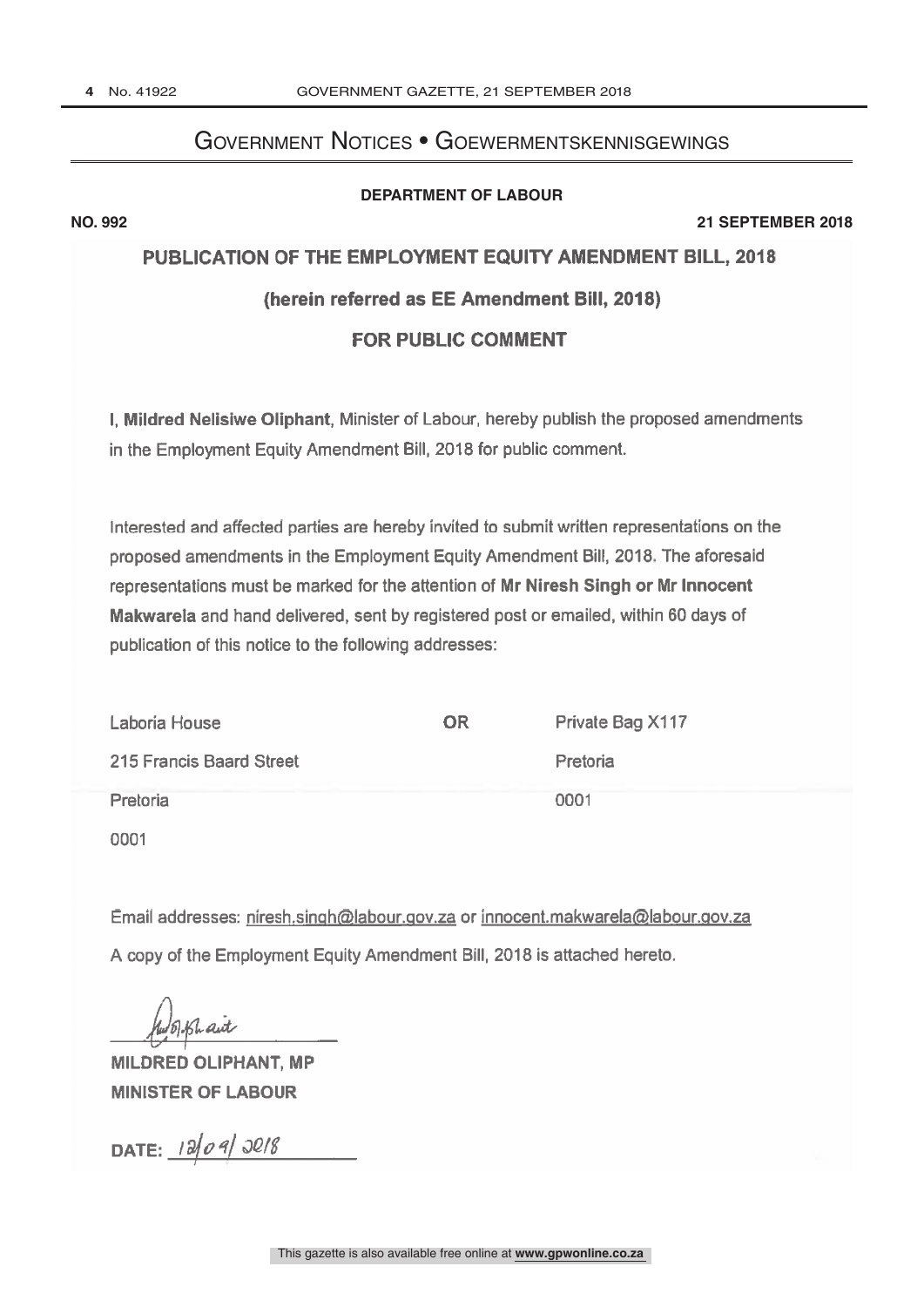# Executive Summary of the 20-year review of the implementation of the **Employment Equity Act, 1998**

The Employment Equity Act 55 of 1998 (the Act) was enacted to give effect to equality in terms of Section 9(2) of the Bill of Rights in the Constitution of the Republic of South Africa Act 108 of 1996. The purpose of this Act is to achieve equity in the workplace by-

- Promoting equal opportunity and fair treatment in employment through the elimination of unfair discrimination; and
- Implementing affirmative action measures to redress the disadvantages in employment experienced by designated groups, in order to ensure their equitable representation in all occupational levels in the workplace.

It has been 20 years since the inception of the Employment Equity Act, however the pace of transformation has been very slow. Relative to the demographics of the Economically Active Population (EAP) as released quarterly by Statistics South Africa, marginal progress in relation to the equitable representation of the designated groups, in particular Africans, Coloureds and persons with disabilities have been made in the middle-to-upper occupational levels, which is repeatedly visible in the statistics contained in all the Commission for Employment Equity (CEE) annual reports.

The CEE Annual reports submitted from the years 2001 to 2017 reflected that the Public Sector showed significant progress of transformation as compared to the Private Sector, even though women in the Public Sector are underrepresented when taking into account their 45.3% of the EAP. For example, in Top and Senior Management levels, women only account for 32.6% and 39.0% respectively in all positions at these key decision-making levels in the Public Service. Whereas, in the Private Sector, women only account for 21.6% in Top management and 32.3% in Senior management levels.

In terms of the representation of Persons with disabilities across all sectors of the economy, they only account for 1% of the total workforce reported in 2017. In the Public Sector, their representation is at 1% and in the Private Sector is only 0.9%.

Employers tend to only use EAP distribution as a long term benchmark for the setting of selfimposed targets, there is no short-to-medium term benchmarks for the setting of numerical targets and goals. During the Director General Reviews conducted to assess substantive compliance with the Act, it became evident that most of the employers used the self-regulated targets as a shield to circumvent the law by setting low targets as there are no visible incentives or sanctions for not complying with the intentions of the law.

Therefore, it also became evident that a number of employers that are non-compliant or in breach of the Act, continue to unfairly financially benefit from the State by accessing State Contracts, despite their lack of commitment and willingness to transform and create equal opportunities and inclusion of the designated groups in their organisations.

In light of this, it became prudent to promulgate Section 53 of the Act, which was never promulgated since the inception of the Act in 1998. This provision states that: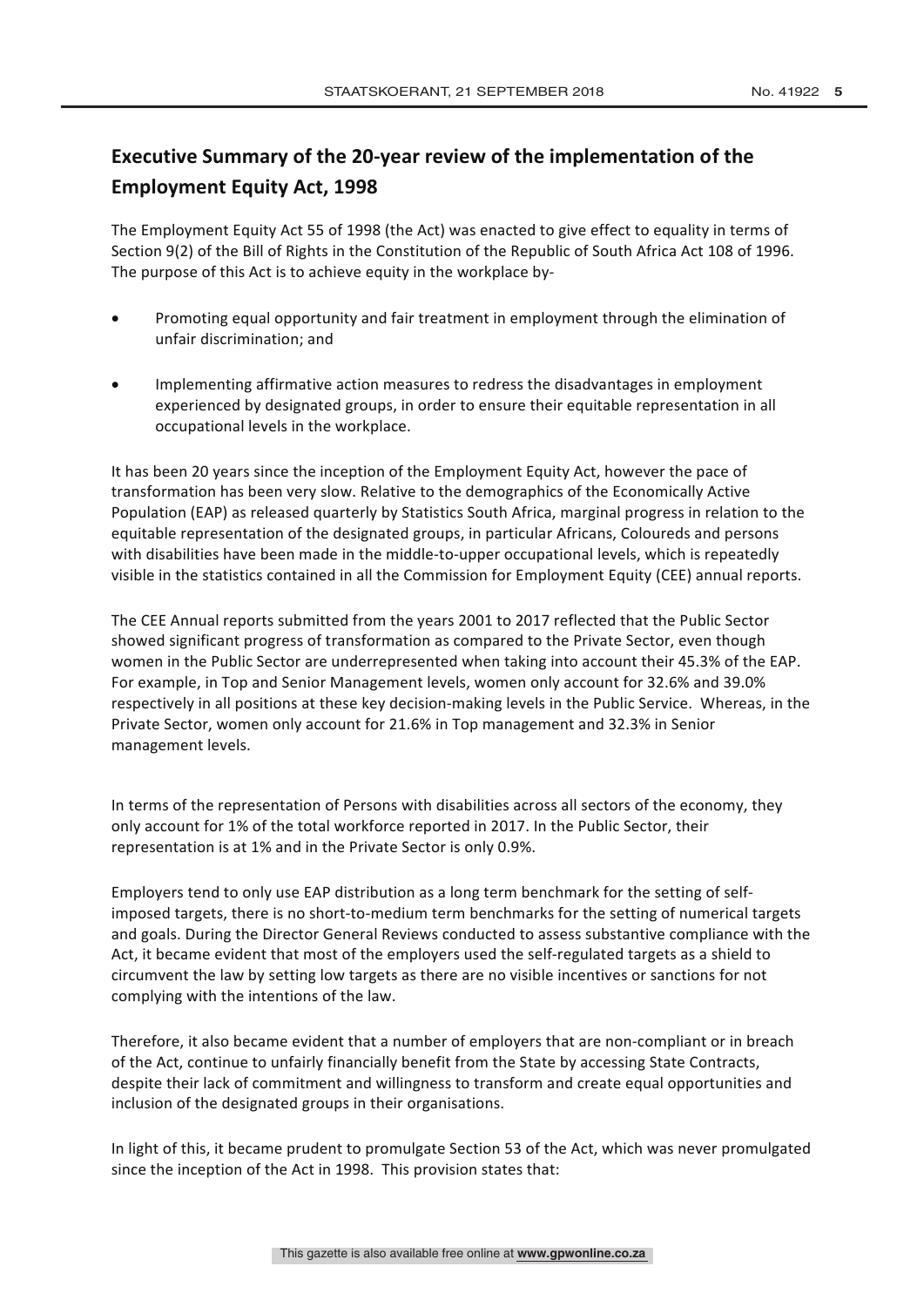"Every employer that makes an offer to conclude an agreement with any organ of state for the furnishing of supplies or services to that organ of state or for the hiring or letting of anything.

 $a)$ must-

> (i) If it is a designated employer, comply with Chapter II and III of this Act, or (ii) If it is not a designated employer, comply with Chapter II of this Act; and

- b) attach to that offer either-
- a certificate in terms of subsection (2) which is conclusive evidence that the employer  $(i)$ complies with the relevant Chapters of this Act; or
- $(ii)$ a declaration by the employer that it complies with the relevant Chapters of this Act, which when verified by the Director-General, is conclusive evidence of compliance."

It is worth noting that this Section was not initially promulgated with the whole Act because the assumption then was that the Act was fairly new and no employer or organisation will be able to obtain the EE Certificate of compliance and as a result, employers needed to be given time to put in place processes and systems to comply with the requirements of the law.

However, 20 years later, it became clear that the assumption that all employers would embrace the objectives and spirit of the Act to transform their workplaces, did not materialise given the slow pace of transformation, especially for the previously disadvantaged groups such as black women and persons with disabilities.

Furthermore, it became evident that penalties for non-compliance that were increased through the 2013 amendments to this Act did not yield positive results because most of the non-compliant employers still budget for these penalties and are prepared to settle outside the Court of law.

Hence, it is critically important to strengthen the enforcement mechanisms by introducing the stick and carrot approach through the promulgation of Section 53. This will ensure that those that are prepared to implement the law and comply with the requirements of the Act should reap the benefits of access to State Contracts.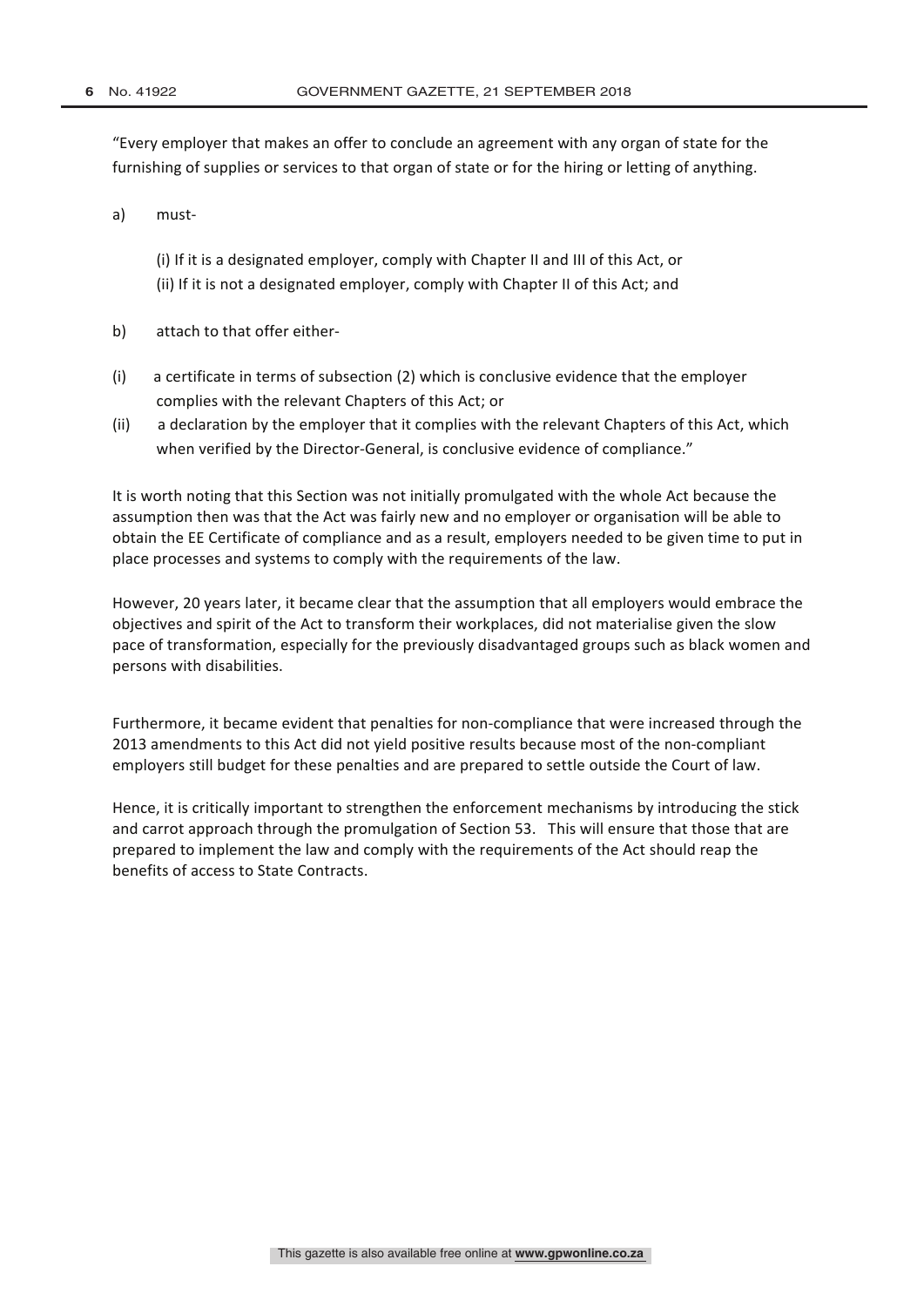# **REPUBLIC OF SOUTH AFRICA**

# **EMPLOYMENT EQUITY AMENDMENT BILL, 2018**

**………………………………**

**MINISTER OF LABOUR**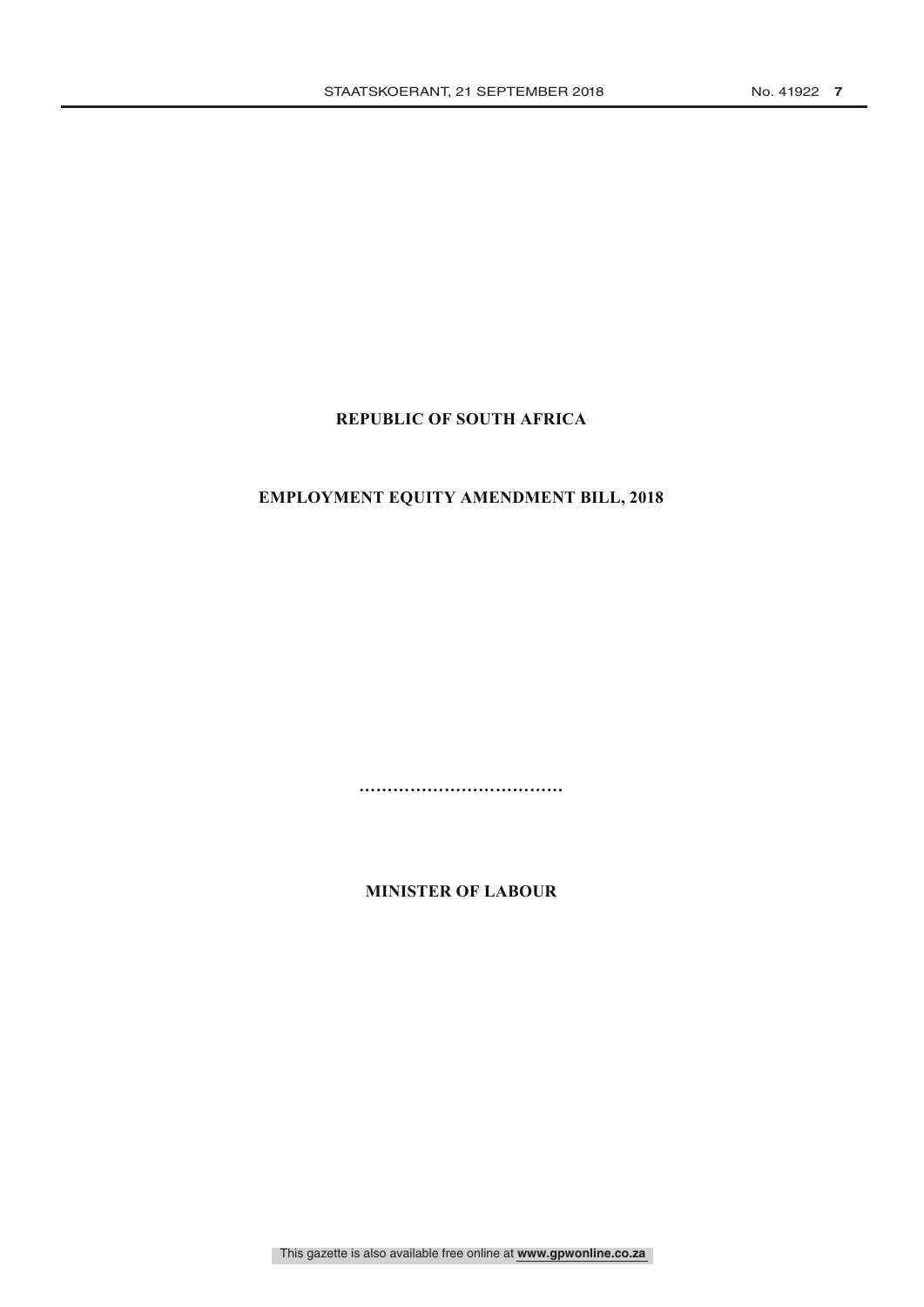## **GENERAL EXPLANATORY NOTE**

**[ ]** Words in [bold and in brackets] are proposed deletions. \_\_\_\_\_\_\_ Words underlined are proposed insertions

# BILL

To amend the Employment Equity Act, 1998 so as to insert new provisions to

allow the Minister of Labour to establish sectoral numerical targets for the purpose of ensuring the equitable representation of suitably qualified people from designated groups (blacks, women and persons with a disability) at all occupational levels in the workforce; and enhance the administration of the Act, including the implementation of section 53 concerning state contracts.

BE IT ENACTED by the Parliament of the Republic of South Africa. As follows: -

### **Amendment of section 1 of Act 55 of 1998**

- **1.** The following definitions are amended in section 1 as follows:
	- (a) the definition of "designated employer" is amended by the deletion of paragraph (b);
	- (b) the following definition is inserted after the definition of 'Minister':

 "**'National Minimum Wage Commission'** means the Commission established in terms of the National Minimum Wage Act, 2017 (Act No of 2017);"

(c) the following definition is inserted after the definition of "Republic"-

"sector" means an industry or service or part of any industry or service;

(d) the definition of **'serve or submit'** is deleted.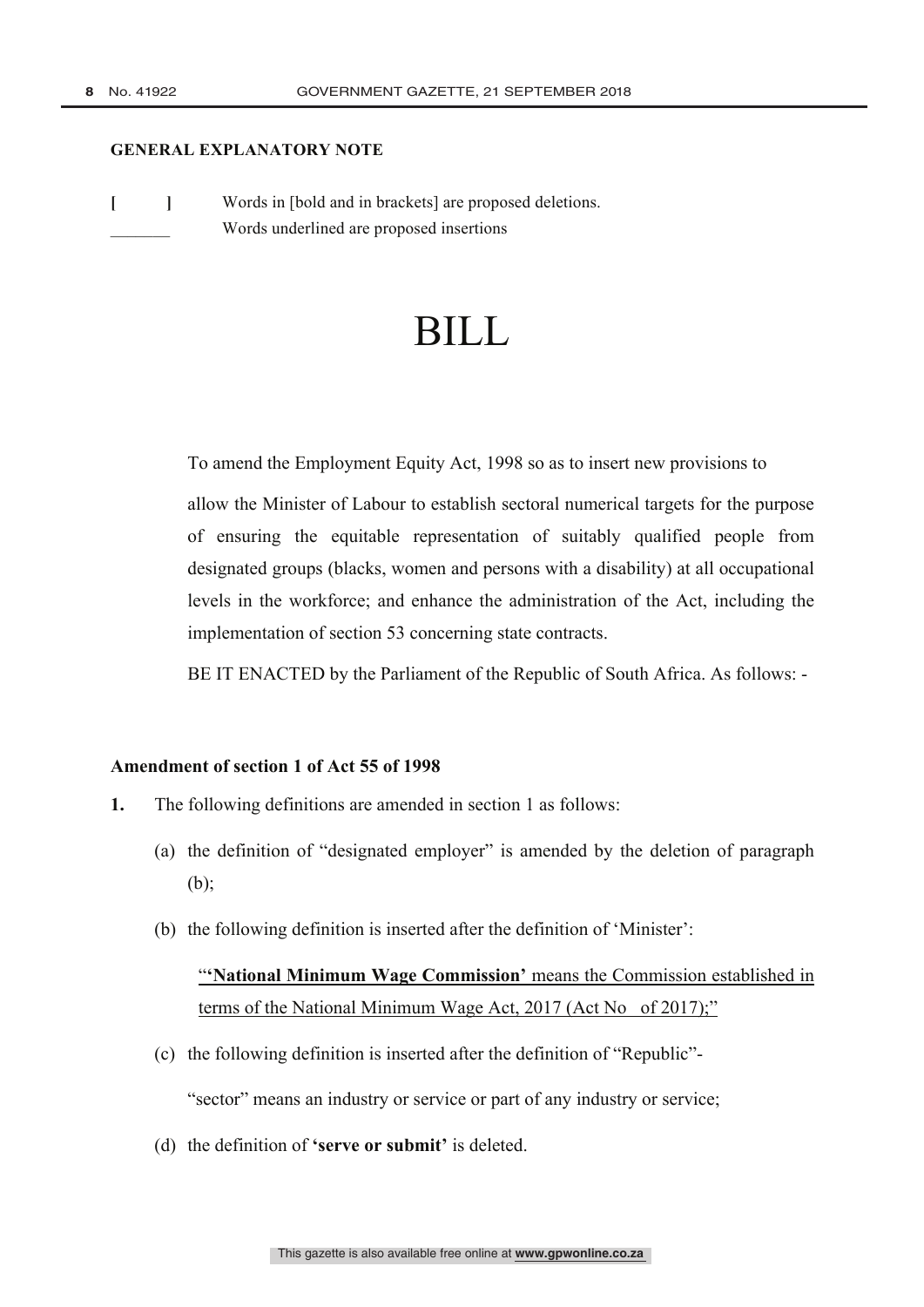- (e) the following definition is inserted after the definition of 'suitably qualified person';
	- "**the state**" means-
	- (a) a national or provincial department as defined in the Public Finance Management Act, 1999 (Act 1 of 1999);
	- (b) a municipality or municipal entity as defined in the Local Government Municipal Systems Act of 2000 (Act 32 of 2000);
	- (c) a constitutional institution as defined in the Public Finance Management 1999 (Act, 1999 (Act 1 of 1999);
	- (d) Parliament;
	- (e) a provincial legislature;
	- (f) any entity listed in Schedule 2 and 3 of the Public Finance Management Act of 1999 (Act 1 of 1999).

# **Amendment of section 8 of Act 55 of 1998**

**2.** The following section is substituted in the principal Act for section 8:

## **"8 Psychological testing and other similar assessments**

Psychological testing and other similar assessments of an employee are prohibited unless the test or assessment being used –

- (a) has been scientifically shown to be valid and reliable;
- (b) can be applied fairly to all employees; and
- (c) is not biased against any employer or group**[**;
- **(d) has been certified by the Health Professions Council of South Africa established by section 2 of the Health Professions Act, 1974 (Act 56 of 1974), or any other body which may be authorised by law to certify those tests or assessments]."**
- **3. Deletion of section 14 of Act 55 of 1998**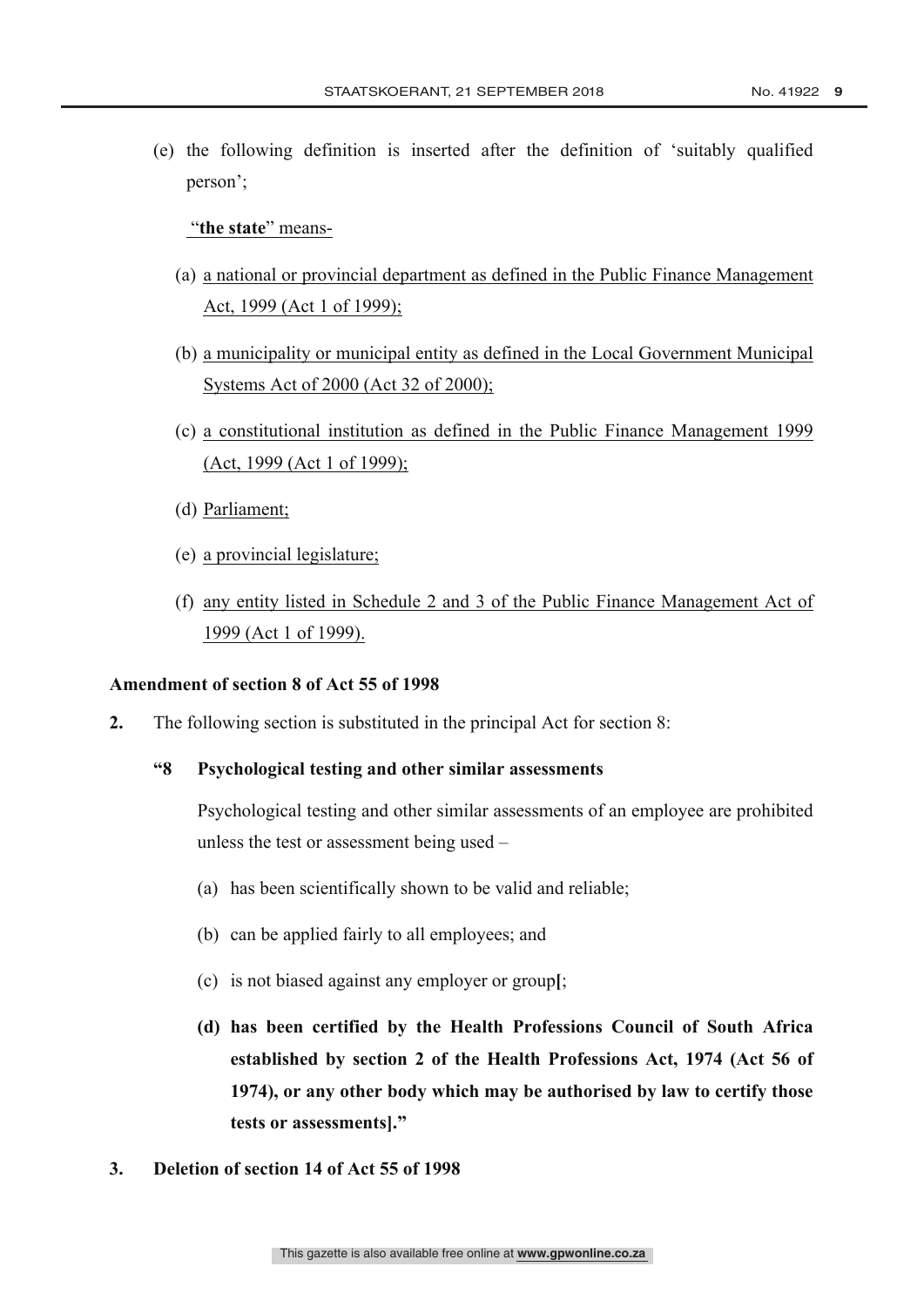Section 14 of the principal Act is hereby deleted.

## **Insertion of section 15A in Act 55 of 1998**

**4.** The following section is inserted in the principal Act after section 15:

# "**15A Establishment of sectoral targets**

- (1) The Minister may publish a notice in the Gazette identifying national economic sectors for the purposes of this Act, having regard to any relevant code contained in the Standard Industrial Classification of all Economic Activities published by Statistics South Africa.
- (2) The Minister may, after consulting the relevant sectors and with the advice of the Commission, for the purpose of ensuring the equitable representation of suitably qualified people from designated groups at all occupational levels in the workforce, by notice in the Gazette set numerical targets for any sector or part of a sector identified in terms of subsection (1).
- (3) A notice issued in terms of subsection (2) may set different numerical targets for different occupational levels, or regions within a sector or on the basis of any other relevant factor.
- (4) A draft of any notice that the Minister proposes to issue in terms of subsection (3) must be published in the Gazette and interested parties must be permitted at least 30 days to comment on the draft notice."
- (5) The Minister may issue regulations prescribing the criteria to be taken into account in determining a numerical target in terms of subsection (2).

# **Amendment of section 20 of Act 55 of 1998**

**5.** Section 20 is amended by the insertion of the following after subsection (2) –

 $(2)$  The numerical goals set by an employer in terms of subsection (2) must comply with any sectoral target in terms of section 15A that applies it. "

# **Amendment of section 21 of Act 55 of 1998**

**6.** Section 21 is amended by –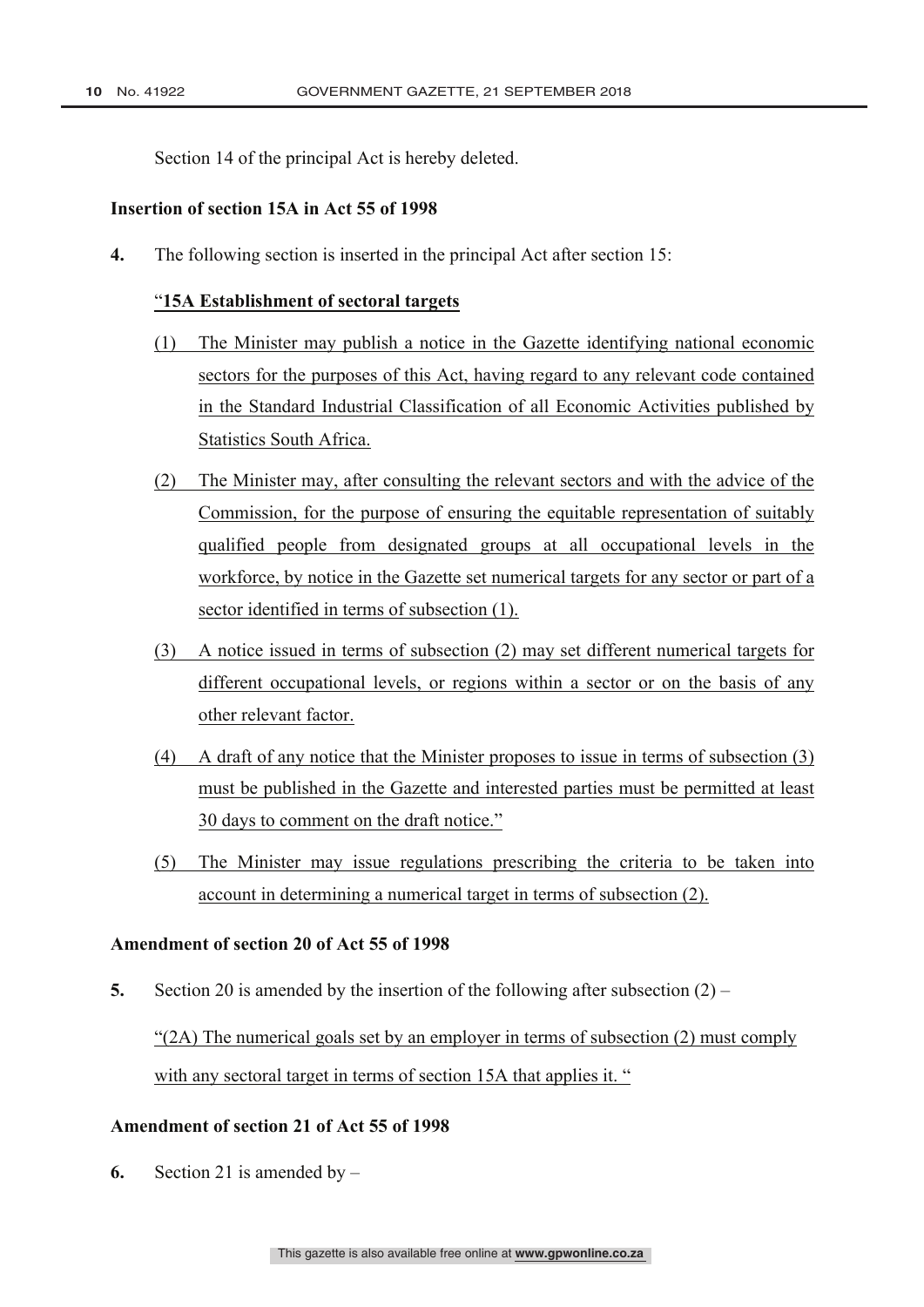- (a) the substitution for subsection (1) of the following subsection:
	- "(1) A designated employer must submit a report to the Director-General once a year **[on the first working day of October or]** on such **[other]** date and in such manner as may be prescribed."
- (b) the deletion of subsections  $(3)$  and  $(4)$ ;
- (c) the substitution for subsection  $(4A)$  of the following subsection –

"(4A) An employer that is not able to submit a report to the Director-General **[by the first working day of October]** within the period prescribed in terms of subsection (1) must notify the Director-General in the prescribed time and manner **[in writing before the last working day of August in the same year]** giving reasons for its inability to do so."

### **Amendment of section 27 of Act 55 of 1998**

- **7.** Section 27 is amended by the substitution with the following section:
	- " $(1)$  Every designated employer, when reporting in terms of section 21(1), must submit a statement, as prescribed, to the **[Employment Conditions]** National Minimum Wage Commission **[established by section 59 of the Basic Conditions of Employment Act,** on the remuneration and benefits received in each occupational level of that employer's workforce.
	- (2) Where disproportionate income differentials, or unfair discrimination by virtue of a difference in terms and conditions of employment contemplated in section 6(4), are reflected in the statement contemplated in subsection (1), a designated employer must take measures to progressively reduce such differentials subject to such guidance as may be given by the Minister as contemplated in subsection (4).
	- (3) The measures referred to in subsection (2) may include
		- (a) collective bargaining;
		- (b) compliance with **[sectoral determinations made by the Minister in terms of section 51 of the Basic Conditions of Employment Act]** the national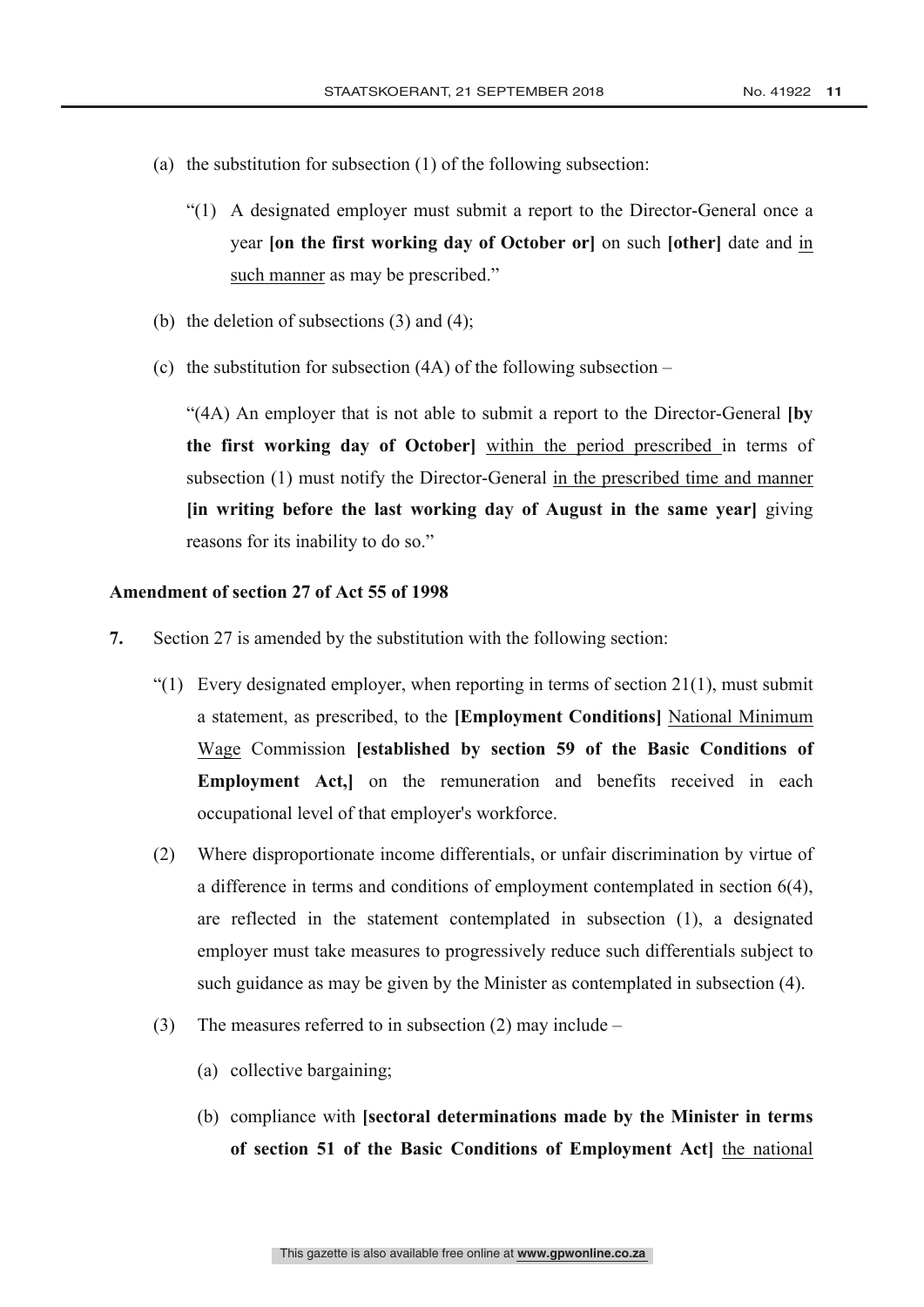minimum wage set in terms of the National Minimum Wage Act, 2017 (Act of 2017);

- (c) applying the norms and benchmarks set by the **[Employment Conditions]** National Minimum Wage Commission;
- (d) relevant measures contained in skills development legislation;
- (e) other measures that are appropriate in the circumstances.
- (4) The **[Employment Conditions]** National Minimum Wage Commission must research and investigate norms and benchmarks for proportionate income differentials and advise the Minister on appropriate measures for reducing disproportional differentials.
- (5) The **[Employment Conditions]** National Minimum Wage Commission may not disclose any information pertaining to individual employees or employers.

# **Amendment of section 36 of the Act 55 of 1998**

- **8.** Section 36 is amended by
	- (a) the substitution for subsection 1 of the following subsection:
		- "(1) A labour inspector may request and obtain a written undertaking from a designated employer to comply with paragraph (a), (b),  $(c)$ ,  $(f)$ ,  $(h)$ ,  $(i)$  or  $(j)$ within a specified period, if the inspector has reasonable grounds to believe that the employer has failed to –
			- (a) consult with employees as required by section 16;
			- (b) conduct an analysis as required by section 19;
			- (c) prepare an employment equity plan as required by section 20;

 $[(c)]$  (d) to (e) inclusive..."

# **Amendment of section 37 of the Act 55 of 1998**

(a) the substitution for subsection 1 of the following subsection: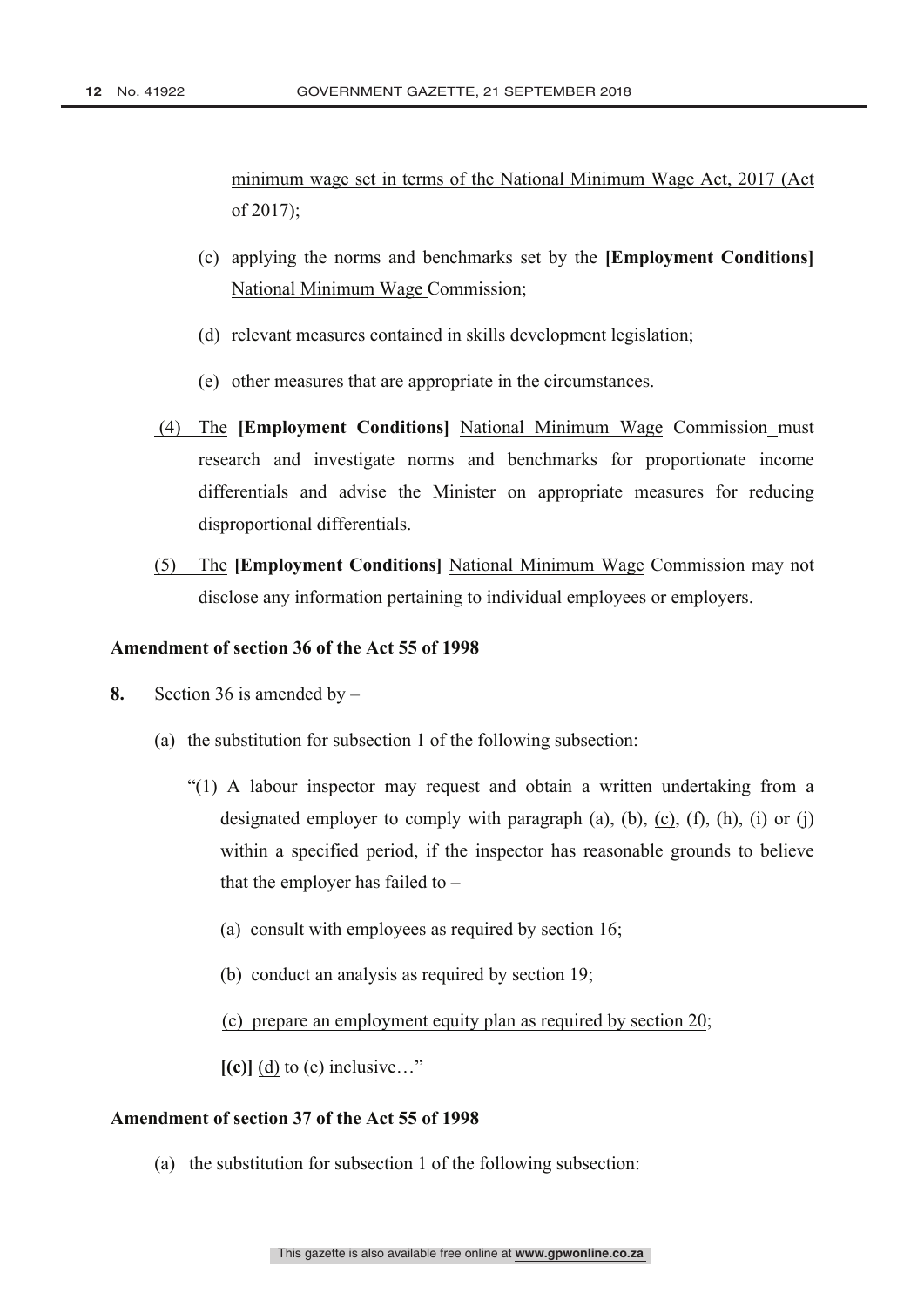- $"(1)$  A labour inspector, or any person acting on behalf of a labour inspector, may **[issue]** serve a compliance order **[to]** on a designated employer in the prescribed manner if that employer has failed to comply with section 16, 17, 19, 22, 24, 25 or 26 of this Act."
- (b) the substitution in subsection (2) of the words preceding paragraph (a) of the following words –
	- "(2) A compliance order **[issued]** served in terms of subsection (1) must set out –

# **Substitution of subsection (1) in section 42 of Act 55 of 1998**

**9.** The following subsection is substituted for subsection (1) of section 42 in the principal Act:

# "**42 Assessment of compliance**

- (1) In determining whether a designated employer is implementing employment equity in compliance with this Act, the Director-General or any person or body applying this Act may, in addition to the factors stated in section 15, take the following into account:
	- (a) The extent to which suitably qualified people from and amongst the different designated groups are equitably represented within each occupational level in that employer's workforce in relation to the demographic profile of the national **[and]** or regional economically active population;
	- (aA) whether or not the employer has achieved any sectoral target set in terms of section 15A applicable to that employer;
	- (b) reasonable steps taken by a designated employer to train suitably qualified people from the designated groups;
	- (c) reasonable steps taken by a designated employer to implement its employment equity plan;
	- (d) the extent to which the designated employer has made progress in eliminating employment barriers that adversely affect people from designated groups;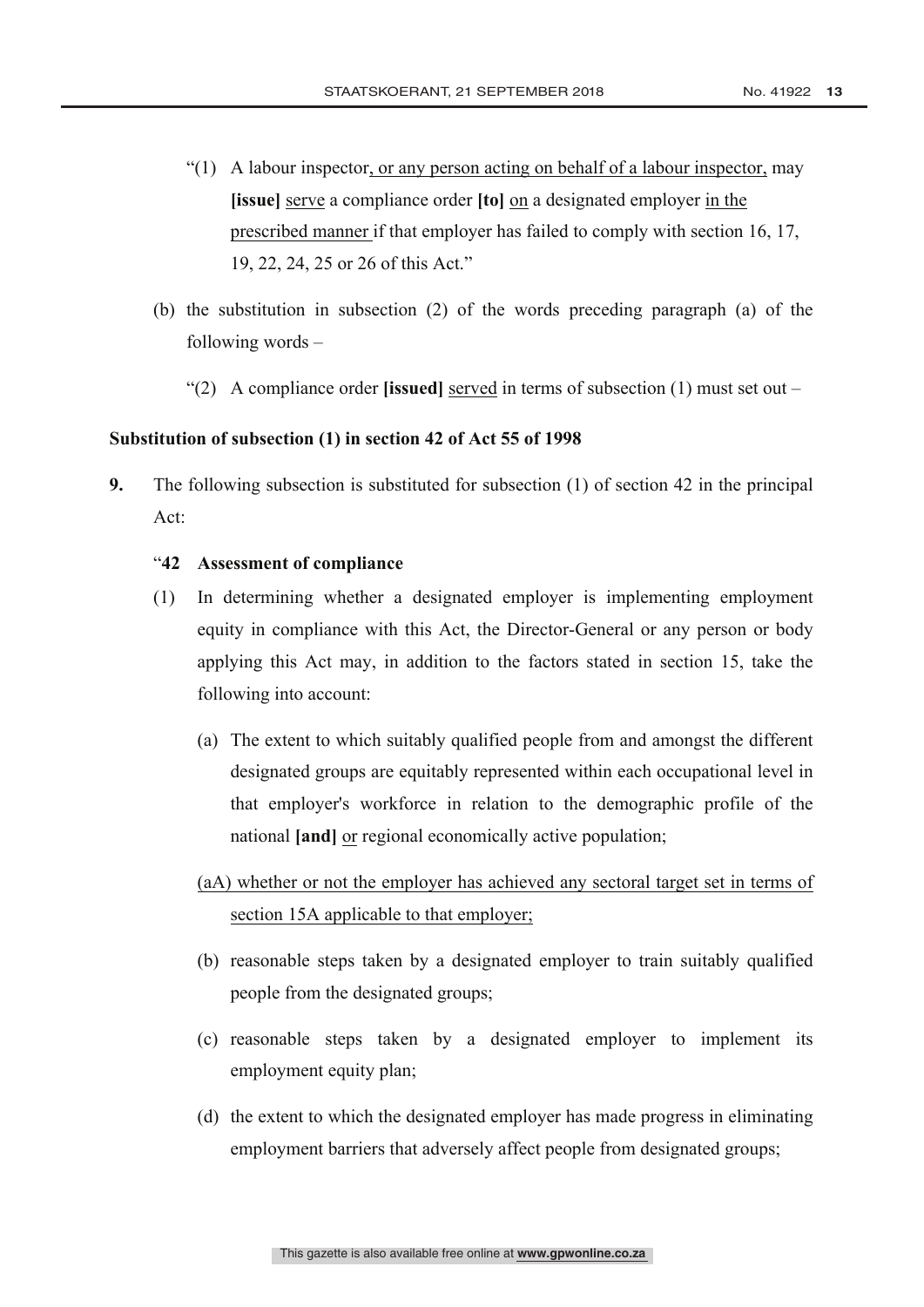- (dA) reasonable steps taken by an employer to appoint and promote suitably qualified people from the designated groups; and
- (e) any other prescribed factor."

# **Amendment of section 53 of Act 55 of 1998**

- **10.** Section 53 is hereby amended by
	- (a) the substitution for paragraph (b) of the following -

"(b) attach to that offer **[either –** 

**(i)]** a certificate in terms of subsection (2) which is conclusive evidence that the employer complies with the relevant Chapters of this Act[**; or**

**(ii) a declaration by the employer that it complies with the relevant Chapters of this Act, which, when verified by the Director-General, is conclusive evidence of compliance]**.

- (b) the insertion of the following subsection
- $(6)$  The Minister may only issue a certificate in terms of subsection (2) if the Minister is satisfied that the employer –
	- (a) has met any sectoral targets in terms of section 15A that applies to it or has provided reasonable grounds, as contemplated by section 42(4), justifying its failure to comply;
	- (b) has submitted a report in terms of section 21;
	- (c) has not been found by the CCMA or a court within the previous twelve months to have –
		- (i) breached the prohibition on unfair discrimination in Chapter 2; or
		- (ii) failed to pay the national minimum wage in terms of the National Minimum Wage Act, 2017 (Act of 2017)."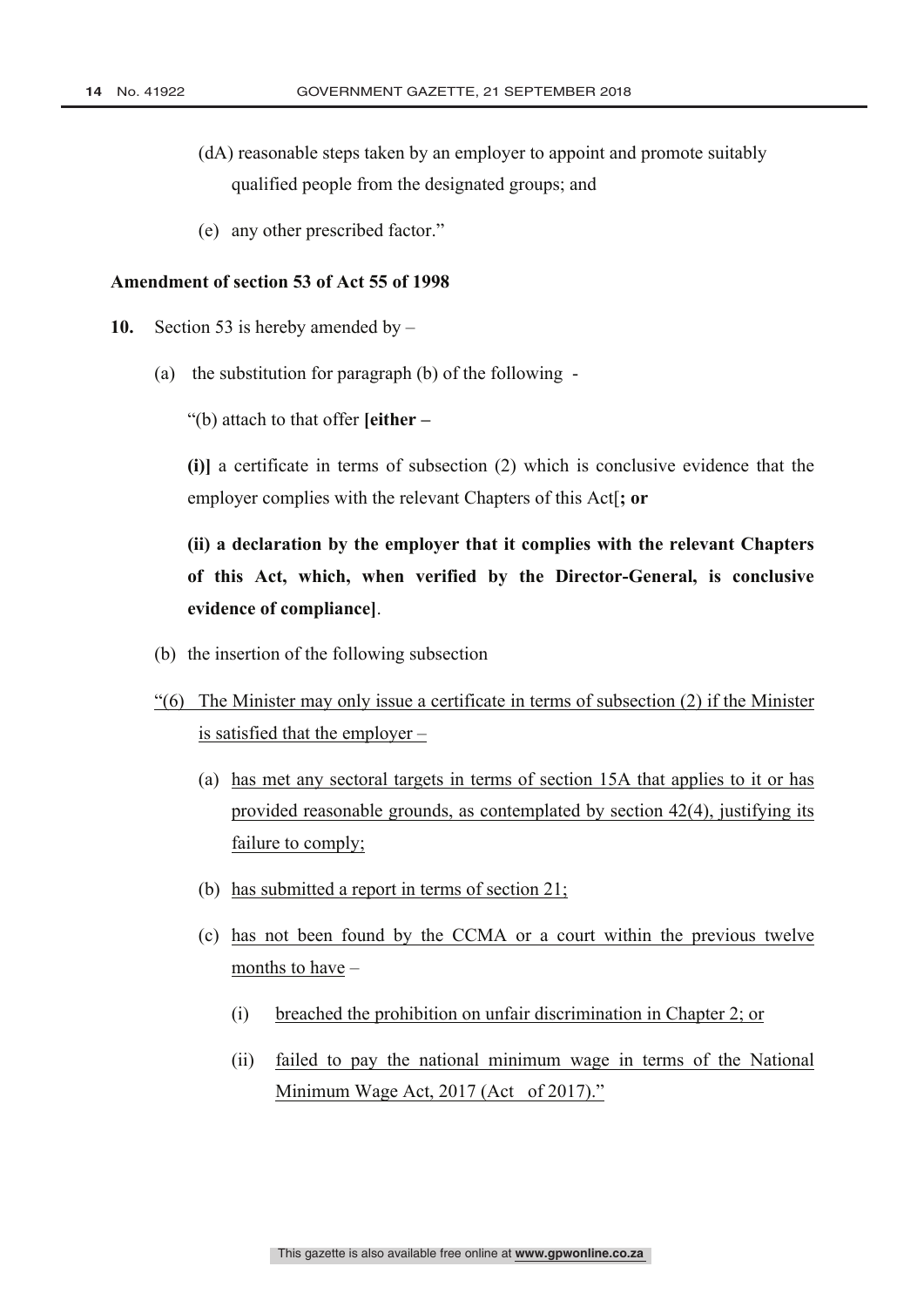# **Repeal section 64A of Act 55 of 1998**

**11.** Section 64A of the principal Act is hereby repealed.

# **Repeal of Schedule 4 of Act 55 of 1998**

**12.** Schedule 4 of the principal Act is hereby repealed.

# **Deletion of footnotes to Act 55 of 1998**

**13.** Footnotes 4 and 5 are hereby deleted.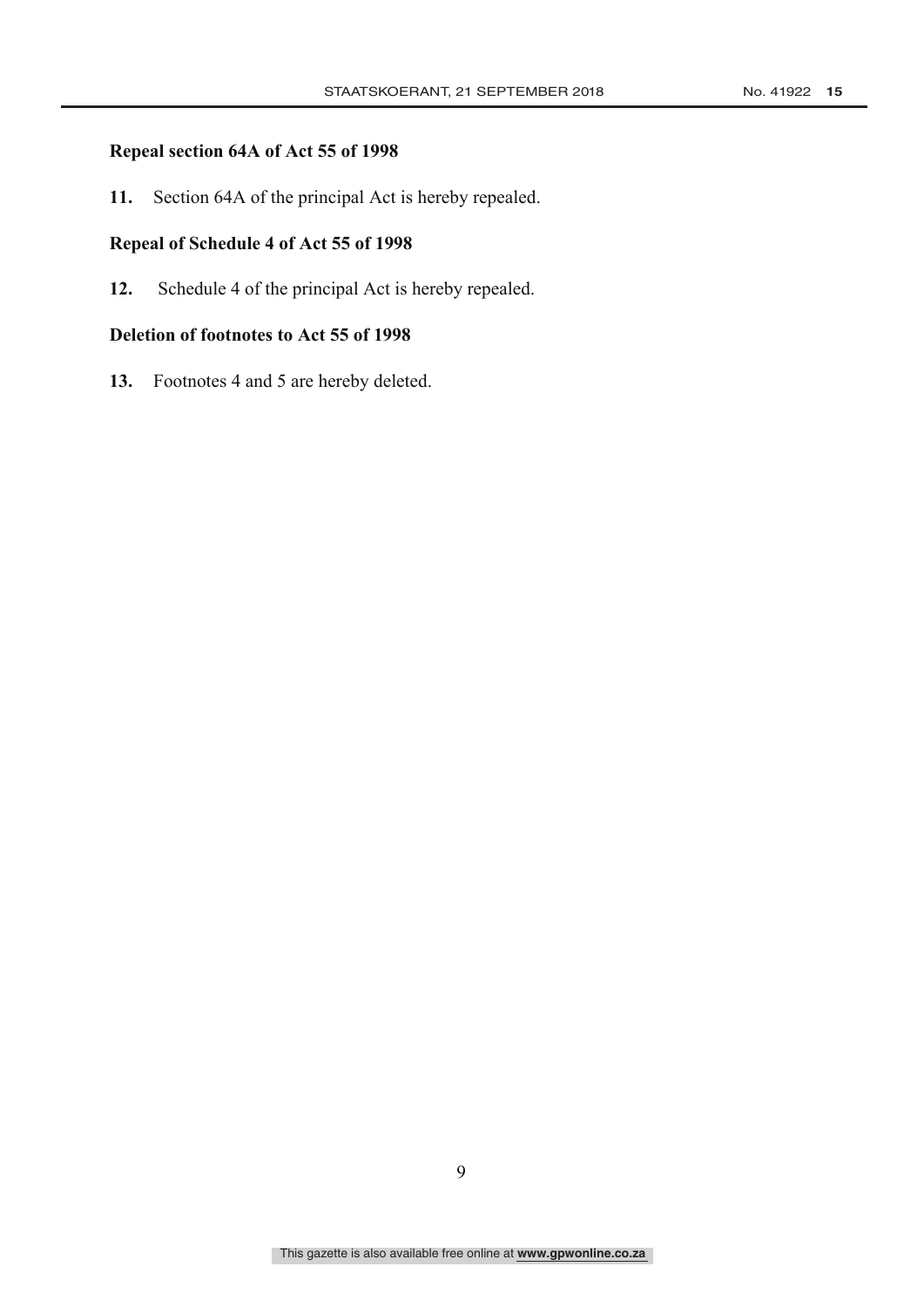# **EXPLANATORY MEMORANDUM**

# THE EMPLOYMENT EQUITY BILL

### $\overline{1}$ **Background**

- $1.1$ The Employment Equity Amendment Bill, 2018 is to be introduced to amend the Employment Equity Act, 1998. The amendments have the purpose of  $-$ 
	- 1.1.1 allowing the Minister of Labour to establish sectoral numerical targets for the purpose of ensuring the equitable representation of suitably qualified people from designated groups (blacks, women and persons with a disability) at all occupational levels in the workforce: and
	- 1.1.2 enhancing the administration of the Act. including the implementation of section 53 concerning state contracts.

#### Amendment of section 2 of Act 55 of 1998  $\overline{2}$

The following changes are made to the definitions -

- $2.1$ The definition of a designated employer is amended by repealing paragraph (b) which classified employers with fewer than 50 employees who meet a turnover threshold as designated employers.
- $2.2$ A definition of the National Minimum Wage Commission is introduced;
- 2.3 A definition of sector is included:
- $2.4$ The definition of "serve or submit" is deleted to allow the Minister to prescribe by regulation the methods of service and submission of documents by regulation.
- $2.5$ A definition of "the state" is included to ensure certainty concerning the application of section 53 dealing with state contracts.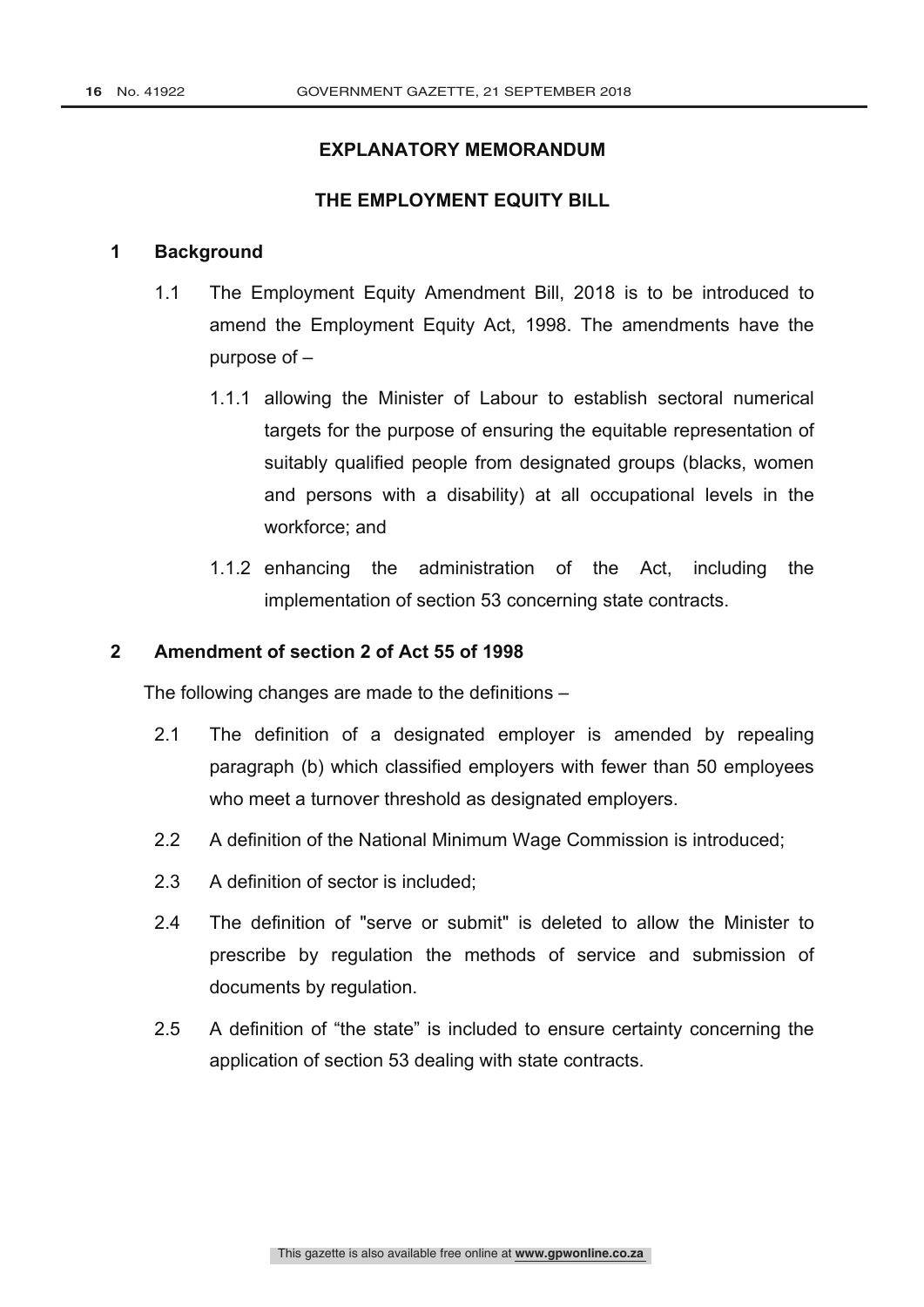#### $\overline{3}$ Amendment of section 8 of Act 55 of 1998

Section 8 is amended by excluding the requirement that psychological testing and other assessments of employees must be certified by the Health Professions Council of South Africa. The Council does not have the capacity or procedures to undertake this certification. In the event of a dispute, the validity of these tests will continue subject to evaluation by the Labour Court.

### **Deletion of section 14**  $\overline{\mathbf{A}}$

Section 14 which allowed non-designated employers to notify the Director General of voluntary compliance with Chapter 3 is repealed.

### Insertion of section 15A of Act 55 of 1998 5

- $5.1$ A new section, 15A, is inserted which will allow the Minister to  $-$ 
	- 5.1.1 identify national economic sectors for the purposes of the administration of the Employment Equity Act;
	- 5.1.2 establish numerical targets for these sectors.
- $5.2$ The sectoral targets set may differentiate between occupational levels, sub-sectors, regions or other relevant factors.
- 5.3 The Minister may publish regulations listing the criteria to be applied in setting sectoral targets.

### 6 Section 20 is amended to insert a new

Amendment of section 20 of Act 55 of 1998 provision to link the sectoral EE targets to the numerical targets set by designated employers in the EE Plan of their workplaces.

### $\overline{7}$ Amendment of section 21 of Act 55 of 1998

Section 21 is amended to permit the Minister to prescribe by regulation the manner in which employers are required to submit employment equity reports.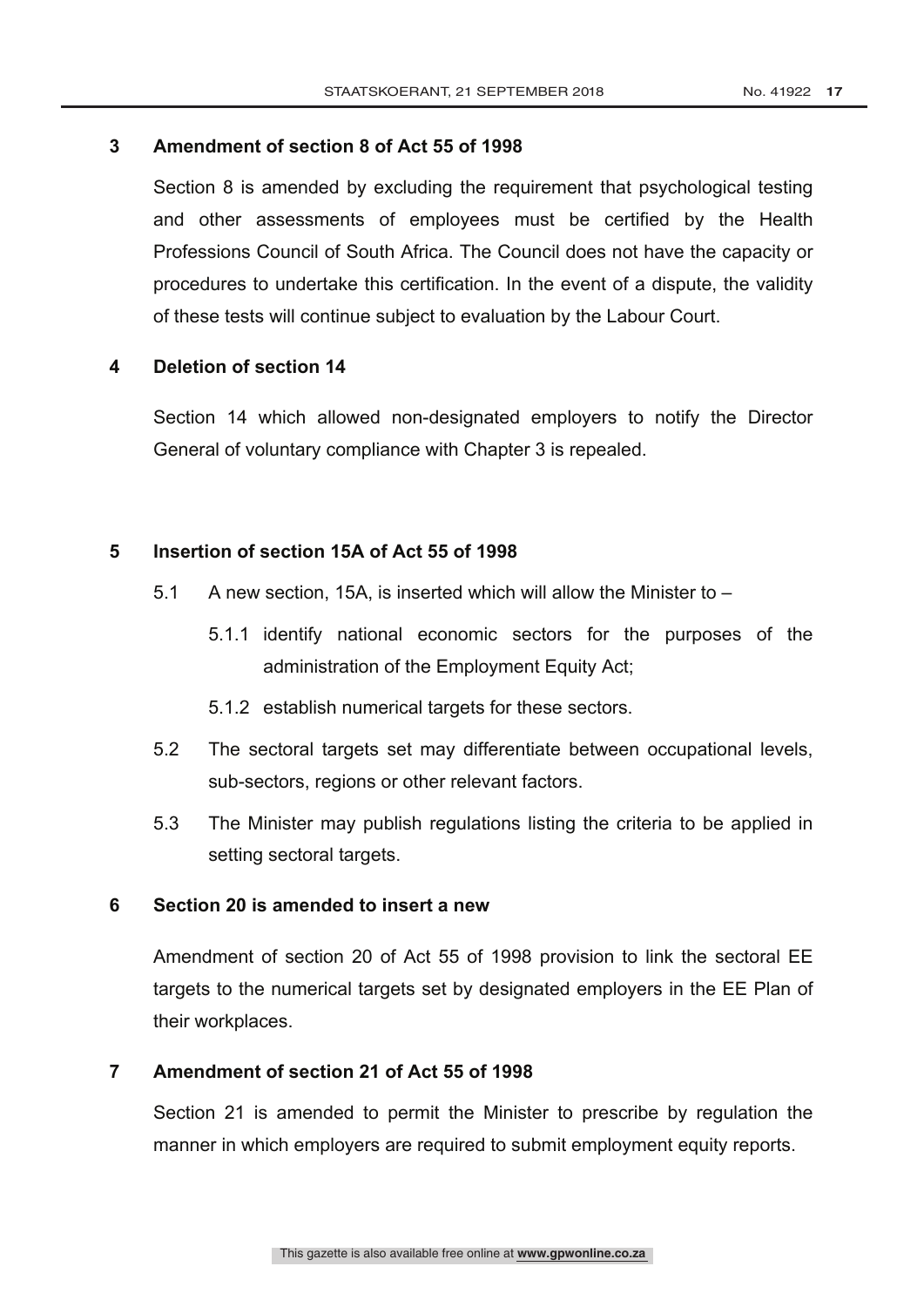### **Amendment of section 27 of Act 55 of 1998**

Section 27 is amended to transfer the functions of the Employment Conditions Commission in respect of reporting and monitoring of disproportionate income differentials to the National Minimum Wage Commission.

# 9 Amendment of section 37 of Act 55 of 1998

Section 37 is amended to permit the Minister to prescribe by regulation the manner of service of compliance orders on employers.

### **-Amendment of section 42 of Act 55 of 1998**

Section 42 is amended to clarify that a designated employer's compliance with its obligations to implement affirmative action may be measured against the demographic profile of either the national or the regional economically active population. In addition, compliance may be measured against an employer's compliance with the sectoral targets set by the Minister terms of section 15A.

# 11 Amendment of section 53 of Act 55 of 1998

- 11.1 Section 53 provides that state contracts may only be issued to employers that have been certified as being in compliance with their obligations under the Employment Equity Act.
- 11.2 Subsection (1) is amended to require that an employer attaches a certificate when concluding a contract with the State in terms of Subsection (2) as conclusive evidence that the employer complies with the relevant Chapters of the Act.
- 11.3 A new section 53(6) is inserted to clarify that the Minister of Labour may only issue a certificate to an employer if the employer  $-$ 
	- 11.3.1 has achieved any applicable sectoral targets or has raised a reasonable ground for non-compliance;
	- 11.3.2 has submitted its most recent employment equity report; and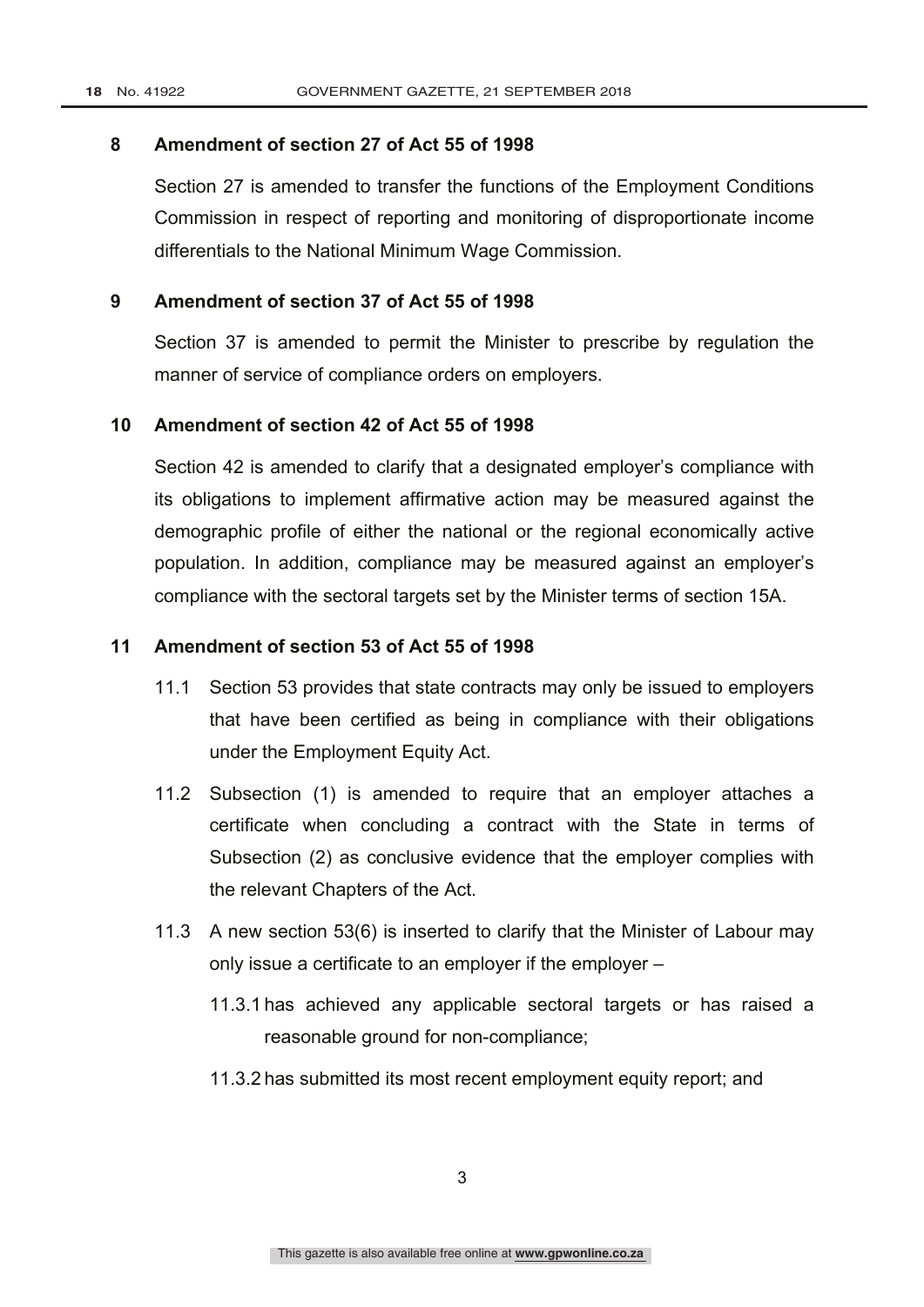11.3.3 has not been found within the previous twelve months to have breached the prohibition on unfair discrimination or to have paid wages below the level of the national minimum wage.

### $12<sup>12</sup>$ Amendment of section 64A of Act 55 of 1998

Section 64A which allowed for the setting of annual turnover thresholds applicable to defining employers with less than 50 employers as designated employers is repealed.

### $13$ **Repeal of Schedule 4**

Schedule 4 containing the turnover thresholds referred to in Section 64A is repealed.

#### $14$ Deletion of footnotes 4 and 5

Footnotes 4 and 5 which are outdated are deleted.